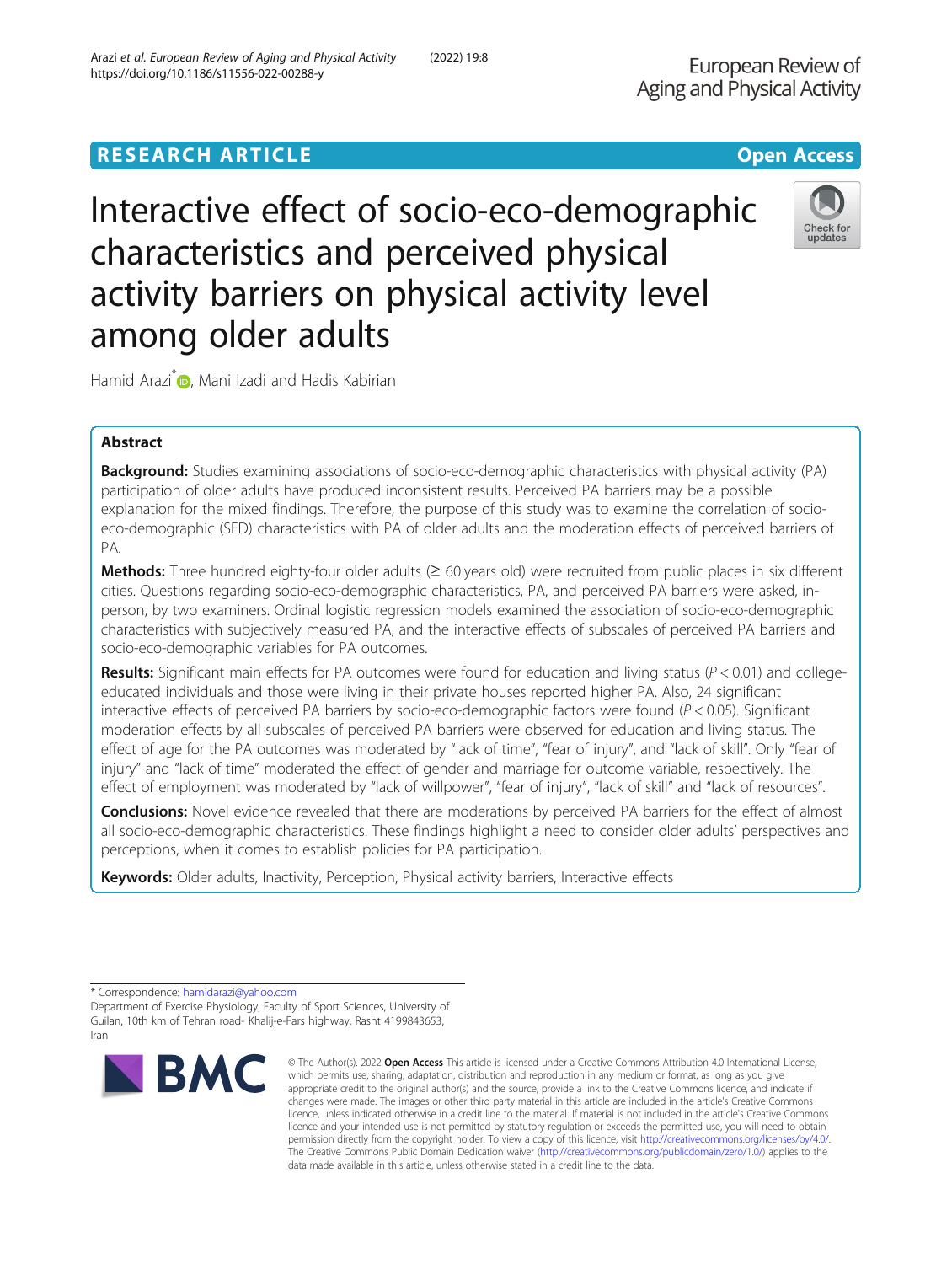# Introduction

Many factors influence the aging process including genetics, lifestyle factors, and chronic diseases. These factors interact with one another, significantly influencing the way we age. In this context, physical activity/exercise is of the most important lifestyle factors and participation in regular physical activity (PA) is associated with better physiological functions and healthy aging [\[1](#page-9-0)], and increasing the level of regular PA is a significant health priority among many countries [\[2\]](#page-9-0). Despite well-known benefits of PA and exercise, PA participation rates among older adults population tend to be lower than those observed in younger ages  $[3, 4]$  $[3, 4]$  $[3, 4]$  $[3, 4]$ .

Of the primary steps in identifying at-risk populations and designing relevant policies and effective preventive programs, especially among older adults, is to determine correlates of participation in PA [\[5](#page-9-0)] . Among the most widely studied correlates of overall PA, socio-ecodemographic (SED) variables such as age, gender, employment status, marital status, asset ownership, educational level and income levels were of interest to many authors  $[6-8]$  $[6-8]$  $[6-8]$ , and these variables can help identify population sub-groups at risk for inactivity [\[9](#page-9-0)].

In general, it has been shown that advanced age, female gender and being married are negatively correlated with participation in PA among older adults [\[5](#page-9-0), [7,](#page-9-0) [10](#page-9-0), [11\]](#page-9-0). However, A study found no significant gender differences in PA level among older adults and they speculated that low PA among participants was due to aging [[12\]](#page-9-0). Besides, some studies evidenced the benefits of marriage for increased PA and health-related behaviors [[13,](#page-9-0) [14\]](#page-9-0). Regarding employment, Smith et al. (2015) showed no significant difference in PA of employed and retired older adults  $[11]$  $[11]$ , which contradicts the findings of a systematic review demonstrating that physical activity increases after the transition to retirement [\[15](#page-9-0)]. The latest can also oppose the adverse effect of advancing age on PA participation, as older adults seem to show greater participation in later ages when they retire.

These mixed findings highlight the need to better understand factors affecting PA behavior among subgroups of older adult population. Previous studies used socio-ecological models as the theoretical framework to explore the mechanisms that account for differences in PA level by socio-economic status [\[16](#page-9-0)–[18\]](#page-9-0). Socioecological models posit that behaviour is influenced by multiple levels of factors including intrapersonal (biological, psychological), interpersonal (social, cultural), organisational, community, physio-environmental and policy [\[19\]](#page-9-0).

Although some of these factors might be, per se, affected by SED, they can also influence PA participation independent of SED. In other words, in socio-ecological models some factors including social, psychological, and cultural factors may play a mediator role in the effect of SED on PA level. However, multiple levels of factors in this model can also be commonplace among older adults regardless of their SED and play a moderator role or interact with the effect of SED on PA.

For instance, Chao et al. [\[20\]](#page-9-0) investigated exercise adherence among older adults and demonstrated that they deemed the adaptation of moderate PA as timeconsuming, as they need to commit certain amount of time both for transportation and for performing exercise. This time commitment might be a greater challenge for those older adults relying on public transportation [[21\]](#page-9-0). In this case, SED may or may not affect (as high socio-economic status does not necessary mean they are or are not using public transportation) older adults' perception toward time commitment, and thereby influencing PA initiation and adherence.

Authors contended that older adults mostly considered PA as a recreational activity, instead of an effective health intervention [\[20\]](#page-9-0) and this can be resulted from unclear recommendations given by health practitioners which might be per se compounded by complications among older adults including poor concentration, memory deficits, and dementia [[21\]](#page-9-0). Besides, authors maintained older adults mostly perceived exercise-associated symptoms such as shortness of breath, sweating, and muscle soreness negatively, and as something that harm body instead of benefiting it [\[20](#page-9-0)]. Here, older adults' perception can act somehow independent of their SED.

Therefore, it is speculated that older adults' perception toward PA participation is associated with their PA level. In this context, some studies on correlates of PA proved that barriers to PA are negatively associated with participation in PA [[7](#page-9-0), [22](#page-9-0)]. Besides, in a Delphi study, which allows for gathering the views of experts on an area, determinants of PA were rated by 118 experts and perceived barriers to PA were identified among ten most important factors (out of 73 items) in predicting the initiation of PA [[23](#page-9-0)]. Hence, the inconsistencies in the results of studies on SED correlates of PA may in part be due to potential moderation by older adults' perceptions toward PA behavior including perceived barriers of PA. However, to our knowledge, no study has been conducted to evaluate the possible moderation effect by barriers of PA on these associations. Therefore, the primary aim of the present study was to examine the correlation of SED characteristics with PA of older adults. Further, as a secondary aim, the moderation effects of perceived barriers of PA on the association of SED variables and PA were sought.

# Methods

# Participants

The procedures were approved by the Institutional Review Committee of the University of Guilan according to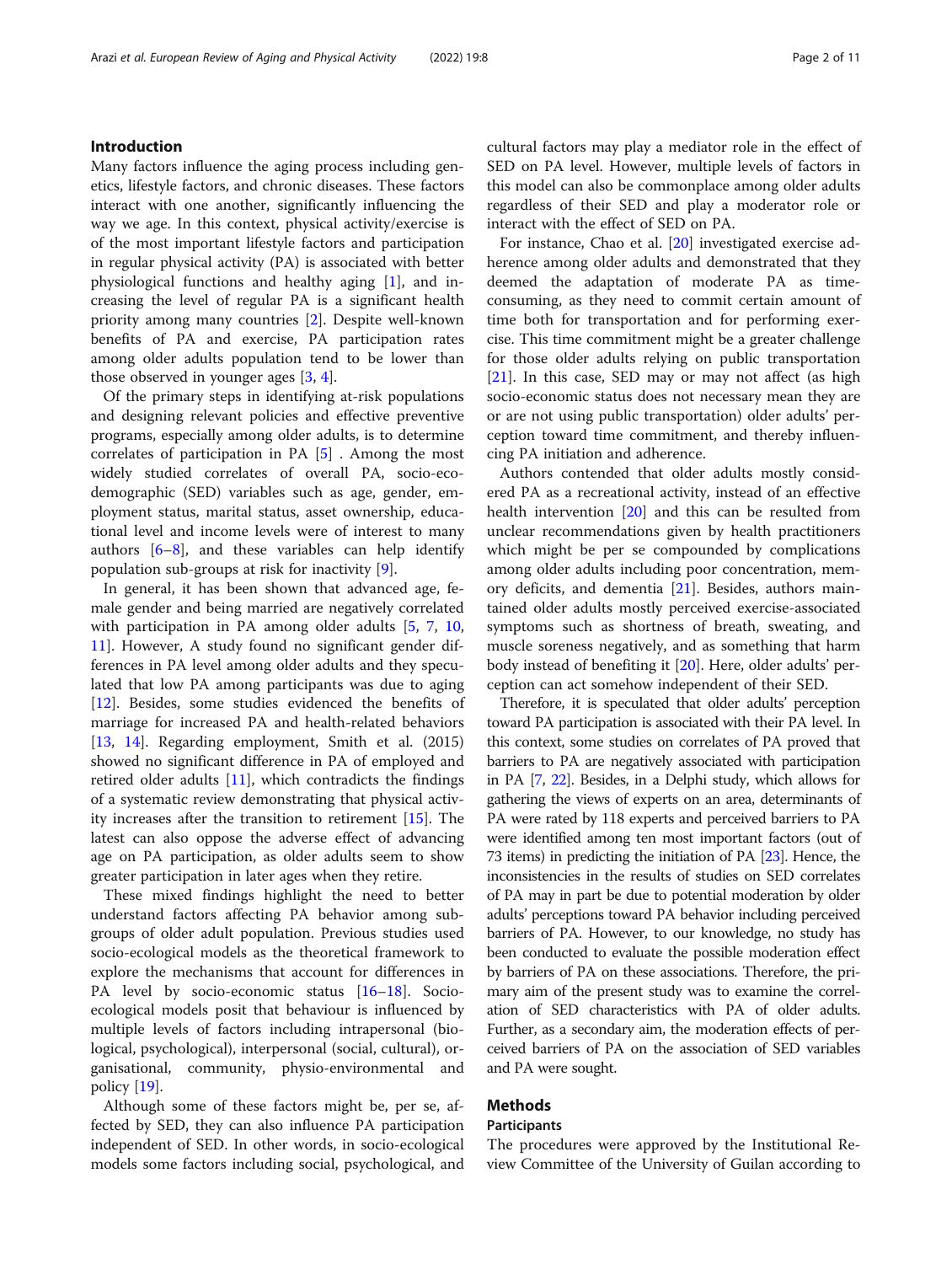the current national laws and regulations and to the latest version of the Helsinki Declaration. The present cross-sectional study recruited participants aged 60 years and over in 2018. Of the 335,313 older adults (based on the latest reports in 2016) 384 residents living in six cities in Guilan province, a northern province in Iran, were recruited using convenience sampling with a 95% confidence interval, margin of error of 5%, and significance level of  $p < 0.05$ . For each city, several public places including central markets and city centers were chosen where older adults were invited to participate in the study with the following inclusion criteria: permanent resident of the province; lack of any disability significantly restricting PA; and enough oral abilities to respond to questions while questions being asked by examiners. All the participants provided written informed consent to take part in the present study.

## Measurements

The survey activities were in-person and occurred between August and November 2018. Participants were asked by two almost equally experienced examiners to orally respond to questionnaires and responses were recorded by the examiners. The first part of the questionnaire was self-developed and consisted of questions on SED. The second and third parts were questionnaires on PA and perceived barriers of PA, respectively. Further explanation of questions was provided by the examiners when participants needed.

## Socio-eco-demographic characteristics

SED characteristics included age, gender, marital status, education, employment, living status, and income. Due to low response fraction by the participants, income was excluded from SED characteristics. The following binary responses were considered for the characteristics: age, early old age (60–75 years) and late old age (> 75 years); gender, man and woman; marital status, married and single (/divorced/widowed); education, less than college and college and higher; employment, employed and unemployed (/retired); living status, living in private house (where they are landlord or tenant) and living with others (where it is not their own home and they live at their children's or relatives' houses, or nursing homes).

# Physical activity

Self-reported PA levels were measured using the first part of the Rapid Assessment of Physical Activity (RAPA) questionnaire. RAPA has been shown to be an easy-to-use, valid measure of physical activity among older adults [[24\]](#page-9-0). Besides, the reliability and validity of RAPA was investigated among Iranian older adults [\[25](#page-9-0)]. It was shown to have a good construct validity through confirmatory factor analysis. Besides, test-retest

reliability was reported as 0.73 for whole scale. RAPA 1 asks seven questions about light, moderate, or vigorous PA specifying frequencies and durations. According to this measure, five categories of PA were defined as: (1) sedentary (rarely or never do any physical activities), (2) under-active (doing some light or moderate physical activities, but not every week), (3) under-active regular – light activities (doing some light PA every week), (4, 5) under-active regular (doing moderate physical activities every week, but less than 30 min a day or 5 days a week - doing vigorous physical activities every week, but less than 20 min a day or 3 days a week), and (6, 7) active (doing 30 min or more a day of moderate physical activities, 5 or more days a week - doing 20 min or more a day of vigorous physical activities, 3 or more days a week).

## Barriers of physical activity

Barriers to Being Active Quiz (BBAQ) was used to evaluate perceived barriers of PA [[26\]](#page-9-0). The BBAQ is easy to administer and a publicly available measure that targets a large segment of the population. Twenty-one responses are aggregated into seven subscale scores that identify five internal barriers (lack of time, lack of energy, lack of willpower, fear of injury, and lack of skill) and two external barriers (social influence and lack of resources). That is, individual barrier subscales are weighted thorough three questions (a sum of 21 questions) that are rated on a scale from 0 to 3 (very unlikely, somewhat unlikely, somewhat likely, and very likely, respectively) and summed to provide a total score (maximum barrier score of 9) for each barrier subscale. Barriers that receive a total score of five or higher are identified "critical" barriers.

## Statistical analyses

SED characteristics of the participants were presented using percentages. The levels of PA were expressed based on SED characteristics of participants using descriptive statistics and differences in PA by SED characteristics were tested. So that, PA level was expressed using frequencies and percentages for each of two categories in SED characteristics and Mann-Whitney U test was used to investigate differences in PA by SED. For the main analyses, ordinal logistic regression models using Polytomous Universal Model (PLUM), which uses proportional odds model, were conducted. The proportional odds model is commonly used for the analysis of ordinal categorical data and is an extension of classical generalized linear models. It is a generalization of a binary logistic regression model when there are more than two ordinal categories for the response variable [\[27](#page-9-0)]. The main effects for the SED characteristics were tested in an initial model, and interactions (interactive effect of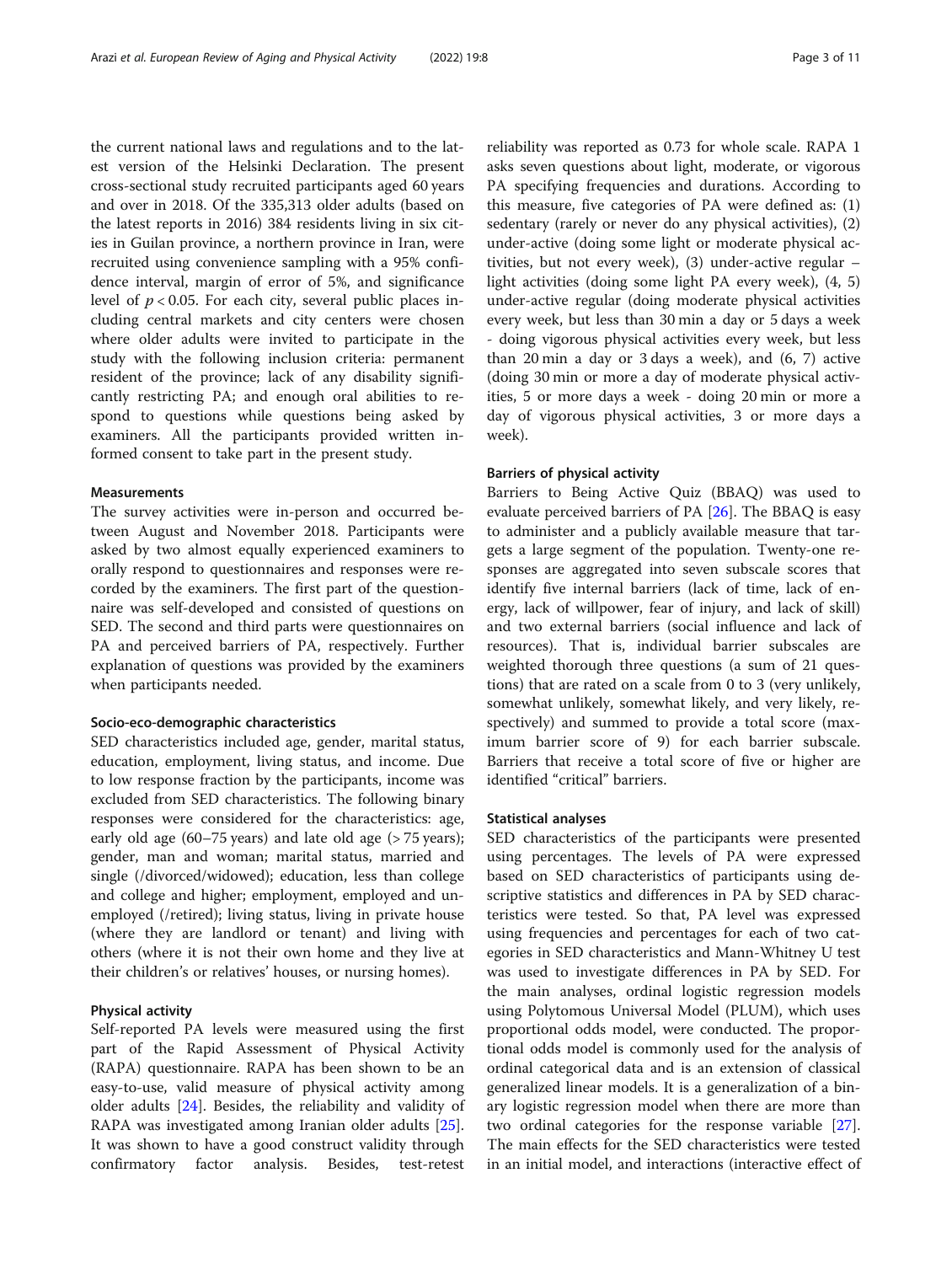SED and PA barriers on PA level) were tested in a subsequent model (models with interactions), with a total of seven models based on seven subscales of BBAQ. All the statistical analyses were performed using SPSS statistical software version 26 (SPSS, Inc., Chicago, IL, USA). Statistical significance was set at  $p \leq 0.05$  (two-tailed).

# Results

Participants' SED characteristics are presented in Table 1. Table [2](#page-4-0) presents differences in PA by SED factors. Significantly higher PA levels were found for participants who were in early old ages  $(P < 0.05)$ , college-educated (and higher) ( $P < 0.01$ ), and those were living in their private houses  $(P < 0.01)$  compared to their peers. Besides, albeit not significantly  $(P > 0.05)$ , those who were male, being married, and those were employed generally demonstrated greater percentages for higher PA levels (especially in the level 5 of RAPA) other than their counterparts.

Table [3](#page-5-0) presents the associations between SED characteristics and PA, as well as the moderation of these associations by perceived barriers of PA. In the initial model, the main effects for associations between the SED variables and PA outcomes were for education and living status ( $P < 0.01$ ) and those with college (and higher) education and participants living in their private houses reported higher PA. Also, 24 significant perceived barriers of PA by SED factors interactions were found.

There were three moderators of age for the PA outcomes ( $P < 0.05$ ). More specifically, when "lack of time", "fear of injury", and "lack of skill" were perceived as barriers of PA, there were trends for significance and early older adults showed higher PA levels compared to their peers who were in late old ages. However, no other moderation effect by other subscales of PA barriers was found for age  $(P > 0.05)$ .

On the other hand, only "fear of injury" moderated the effect of gender for outcome variable  $(P < 0.05)$  and if "fear of injury" was a critical barrier, males would demonstrate upper levels of PA. While, there was only one moderation effect for marriage and it was found for "lack of time"  $(P < 0.05)$  and among those perceived that "lack" of time" is not a PA barrier for them, higher PA levels were shown by singles.

Table 1 Socio-eco-demographic characteristics of participants

|                     | % of total |
|---------------------|------------|
| Early old age       | 79.7       |
| Man                 | 51.1       |
| Married             | 80.2       |
| With college degree | 15.3       |
| Employed            | 15.3       |
| Private house       | 92.4       |

Four moderators of the effect of employment for PA outcomes were found  $(P < 0.05)$ . When "lack of willpower", "fear of injury", and "lack of skill" were not perceived as barriers of PA, employed older adults reported greater PA levels. Besides, among those reported "lack of resources" as a barrier, unemployed/retired participants demonstrated lesser PA compared to their employed counterparts.

Interestingly, all subscales of BBAQ significantly moderated  $(P < 0.05)$  the effect of education for PA outcomes which were regularly in line with the main effect of the education. More specifically, when each of the seven subscales was not perceived as a barrier, college-educated Older Adults demonstrated higher levels of PA compared to their less educated peers. Plus, even among those reported that "lack of time" is a barrier of PA for them, participants without college education reported less PA.

Like education, significant moderation effects of all subscales of BBAQ were found for living status ( $P <$ 0.05). Among participants reporting "lack of time" as a PA barrier, and those did not perceive "lack of energy", "lack of willpower", "fear of injury", "lack of skill", "social influence" and "lack of resources" as barriers, older adults were living with others reported lower PA compared to their peers living in their private houses.

# **Discussion**

The hypothesis of the present study was that evaluating the moderation effect of perceived PA barriers on association between SED characteristics and PA of older adults would help expand upon our knowledge on these associations and explain some of the inconsistencies in the relevant literature. Two out of the six direct associations evaluated between SED factors and PA were significant (Table [3](#page-5-0)). Besides, approximately 28.5% of the tested interactions between SED factors and perceived PA barriers in relation to PA were found to be significant (Table [3\)](#page-5-0). These findings demonstrate that there is moderation by perceived PA barriers, suggesting there would be further complexities than could be explained only through SED factors.

The results of the present research show that about one fifth of older adults was characterized as sedentary (Table [2\)](#page-4-0). Besides, 44.8% of them found to be underactive regular, meaning that less than the half of them regularly do some light PA every week. Only 11.7% of them met the minimum recommended weekly PA, doing ≥30 min moderate physical activities, 5 or more days a week or doing ≥20 min of vigorous physical activities, 3 or more days a week. Therefore, 88.3% of older adults did not meet the PA level recommended by world leading institutions in health and fitness, including American College of Sports Medicine [[28\]](#page-9-0), which is consistent with other findings on PA of Iranian older adults [\[29](#page-9-0)].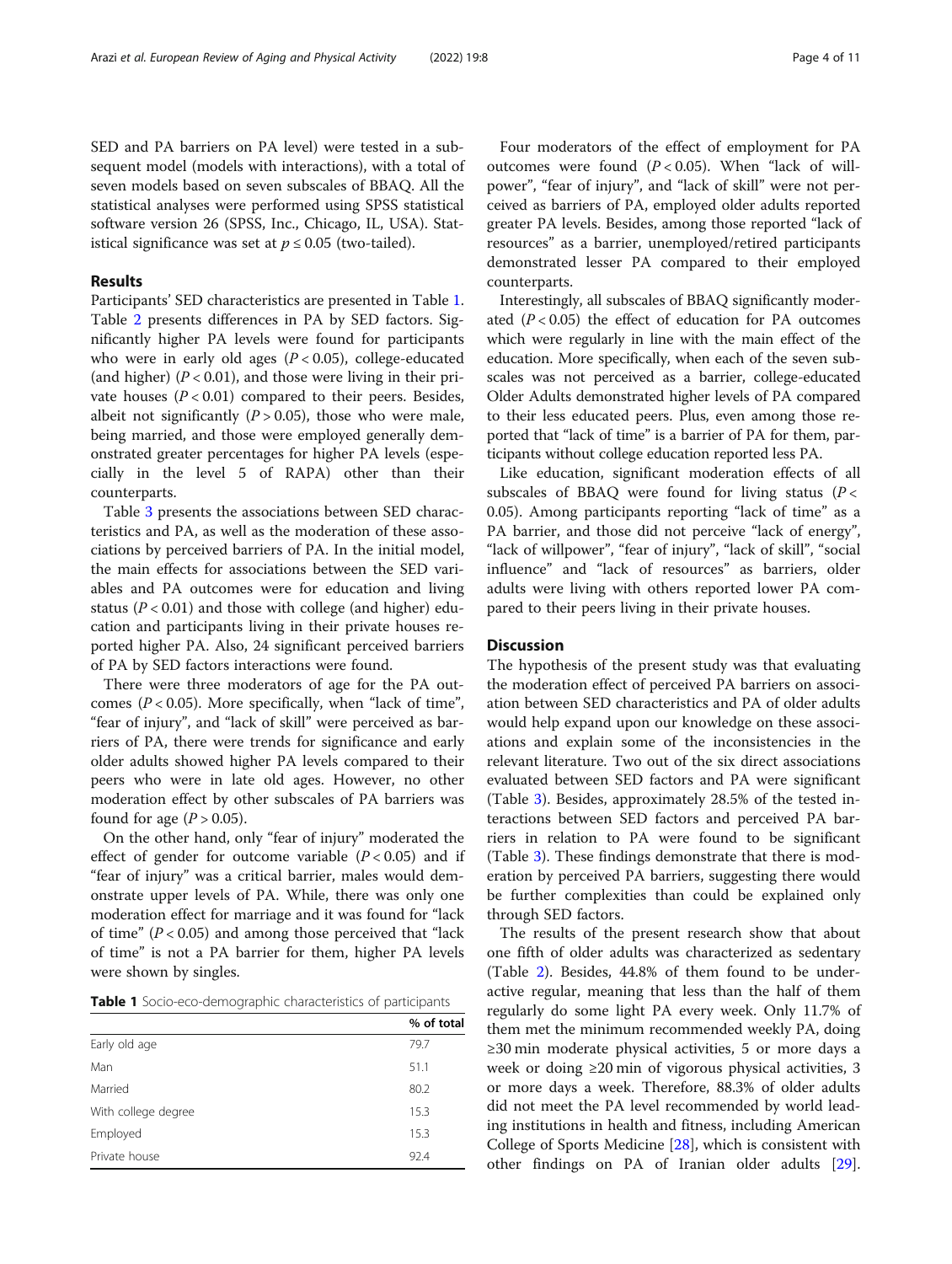| Page 5 of 11 |  |  |
|--------------|--|--|
|              |  |  |

|                       | <b>RAPA</b> |                |            | z         |           | Sig     |            |
|-----------------------|-------------|----------------|------------|-----------|-----------|---------|------------|
|                       | 1           | $\overline{2}$ | 3          | 4         | 5         |         |            |
| Total                 | 21.4        | 13             | 44.8       | 9.1       | 11.7      |         |            |
| Age                   |             |                |            |           |           | $-2.47$ | $0.013*$   |
| Early old age         | 56 (18.3)   | 41 (13.4)      | 141 (46.1) | 30(9.8)   | 38 (12.4) |         |            |
| Late old age          | 26 (33.3)   | 9(11.5)        | 31 (39.7)  | 5(6.4)    | 7(9)      |         |            |
| Gender                |             |                |            |           |           | $-1.49$ | 0.13       |
| Male                  | 34 (17.3)   | 27(13.7)       | 94 (47.7)  | 15(7.6)   | 27(13.7)  |         |            |
| Female                | 48 (25.7)   | 23 (12.3)      | 78 (41.7)  | 20 (10.7) | 18 (9.6)  |         |            |
| Marriage              |             |                |            |           |           | $-1.72$ | 0.08       |
| Married               | 56 (18.2)   | 42 (13.6)      | 148 (48.1) | 23(7.5)   | 39 (12.7) |         |            |
| Single/Divorced/widow | 26 (34.2)   | 8(10.5)        | 24 (31.6)  | 12 (15.8) | 6(7.9)    |         |            |
| <b>Education</b>      |             |                |            |           |           | 4.55    | $< 0.001*$ |
| < College             | 75 (23.4)   | 46 (14.4)      | 146 (45.6) | 26 (8.1)  | 27 (8.4)  |         |            |
| $\geq$ College        | 7(10.9)     | 4(6.3)         | 26 (40.6)  | 9(14.1)   | 18 (28.1) |         |            |
| Employment            |             |                |            |           |           | $-1.6$  | 0.1        |
| Employed              | 12(21.1)    | 1(1.8)         | 30 (52.6)  | 2(3.5)    | 12(21.1)  |         |            |
| Retired/Unemployed    | 70 (21.4)   | 49 (15)        | 142 (43.4) | 33 (10.1) | 33 (10.1) |         |            |
| Living status         |             |                |            |           |           | $-3.2$  | $< 0.001*$ |
| Private house         | 69 (19.4)   | 46 (13)        | 162 (45.6) | 34 (9.6)  | 44 (12.4) |         |            |
| With others           | 12 (42.9)   | 4(14.3)        | 10(35.7)   | 1(3.6)    | 1(3.6)    |         |            |

<span id="page-4-0"></span>

|  | Table 2 Physical activity by socio-eco-demographic characteristics |  |
|--|--------------------------------------------------------------------|--|
|  |                                                                    |  |

RAPA's subscales are as follows: 1, sedentary; 2, under-active; 3, under-active regular - light activities; 4, under-active regular; 5, active. Values for RAPA are frequencies (percentages) based on 5 levels of physical activity from sedentary to active. "Z" and "Sig" are value of Mann-Whitney U Test and level of Significance.

\* Significant difference between subclasses of a socio-eco-demographic characteristic in physical activity level

Further, according to the data available from a review study on PA of older adults, the prevalence of low PA among Iranian older adults found in this study was higher than those observed in other 63 low-to-middle income countries studied previously [[30\]](#page-9-0).

In the relevant literature, there have been controversial results on whether increasing age among older adults is associated with PA participation. Resnick et al. (2000) observed no significant differences in the ages of those who exercise regularly and those who did not [\[31](#page-9-0)]. Conversely, Janke et al. (2006) studied the leisure habits of older adults and found a significant decrease in PA between the ages of 70 and 80 [[32](#page-9-0)]. In the present study, it was observed that PA participation declines with age. Participants aged 60–75 years demonstrated significantly higher PA levels compared to their older counterparts. Also, in the regression analysis, there was a tendency (albeit not significantly) towards significant effect of age for PA outcomes.

The results showed that there are significant differences in PA participation of older adults when they were compared in relation to education attainment and living status. More specifically, those with college education (and higher) and those living in their private houses reported significantly higher PA levels. Similarly,

significant main effects for PA outcomes were found by education and living status in the regression analysis. Previous findings on older adults have consistently explained that participation in PA is lower among those who are less educated [\[32](#page-9-0)–[35\]](#page-9-0). Besides, the type of residency and local culture might be associated with PA behavior. Walking has been reported to be less among those living in a rented accommodation than that of home owners [[36](#page-9-0)]. However, it was shown that the risk of inactive lifestyle was 1.47 times higher for women living alone [\[37\]](#page-9-0). Therefore, further research seems to be needed to better explain the relationship between type of residency and its culture with PA.

It is well established that of the chief PA barriers across old ages are health problems and associated fear of injury/falling. Mathews et al. (2010) investigated the perceived PA in a multicultural older adults population and found health problems, fear of falling, and inconvenience as common barriers [\[38](#page-9-0)]. Additionally, our findings demonstrated that when "fear of injury" is perceived as a critical barrier, younger older adults would participate in PA more than their older peers. In agreement with these results, a review study highlighted that when studying PA of oldest old it is necessary to focus on a number of factors among which fear of injury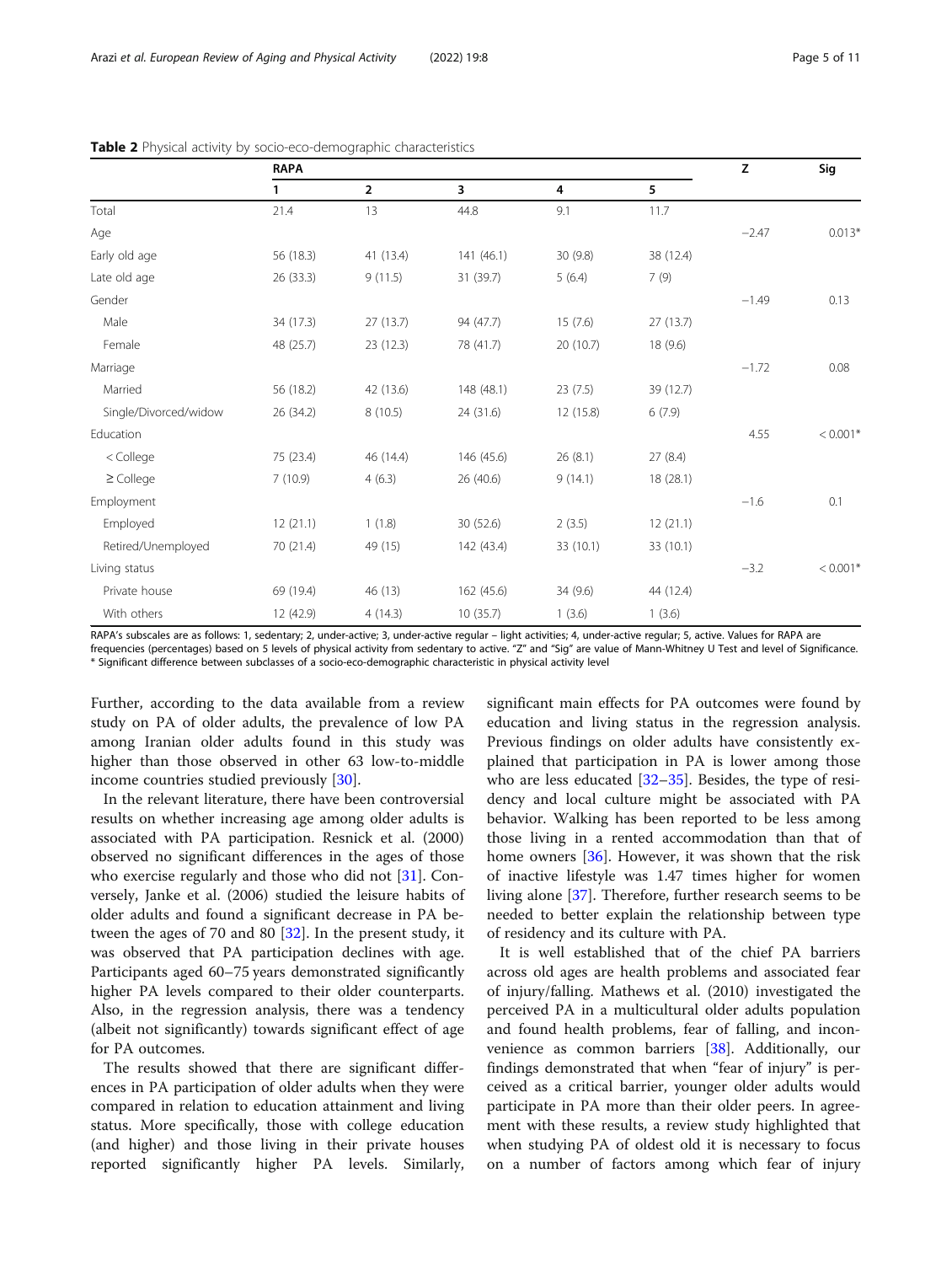# <span id="page-5-0"></span>Table 3 Relation of socio-eco-demographic characteristics and perceived physical activity barriers to physical activity

|                                                        | <b>Physical Activity</b> |          |          |            |
|--------------------------------------------------------|--------------------------|----------|----------|------------|
|                                                        | OR                       | LB       | UB       | Sig        |
| Initial models                                         |                          |          |          |            |
| Age                                                    | 0.403                    | $-0.065$ | 0.871    | 0.091      |
| Gender                                                 | 0.209                    | $-0.189$ | 0.608    | 0.303      |
| Marriage                                               | $-0.102$                 | $-0.61$  | 0.406    | 0.694      |
| Employment                                             | 0.391                    | $-0.156$ | 0.937    | 0.161      |
| Education                                              | $-1.188$                 | $-1.706$ | $-0.669$ | $0.001*$   |
| Living status                                          | 0.998                    | 0.247    | 1.749    | $0.009*$   |
| Models with interactions                               |                          |          |          |            |
| Lack of time                                           |                          |          |          |            |
| Lack of time is not barrier $\times$ Age               | 1.861                    | $-0.262$ | 3.983    | 0.086      |
| Lack of time is barrier $\times$ Age                   | 0.737                    | 0.182    | 1.292    | $0.009*$   |
| Lack of time is not barrier $\times$ Gender            | 0.139                    | $-0.643$ | 0.922    | 0.728      |
| Lack of time is barrier $\times$ Gender                | 0.168                    | $-0.311$ | 0.647    | 0.493      |
| Lack of time is not barrier $\times$ Marriage          | $-1.273$                 | $-2.38$  | $-0.167$ | $0.024*$   |
| Lack of time is barrier $\times$ Marriage              | 0.325                    | $-0.259$ | 0.909    | 0.275      |
| Lack of time is not barrier $\times$ Employment        | 0.402                    | $-0.476$ | 1.28     | 0.369      |
| Lack of time is barrier $\times$ Employment            | 0.535                    | $-0.206$ | 1.275    | 0.157      |
| Lack of time is not barrier $\times$ Education         | $-1.267$                 | $-2.3$   | $-0.235$ | $0.016*$   |
| Lack of time is barrier $\times$ Education             | $-1.168$                 | $-1.796$ | $-0.54$  | $0.001*$   |
| Lack of time is not barrier $\times$ Living status     | 1.27                     | $-0.17$  | 2.71     | 0.084      |
| Lack of time is barrier $\times$ Living status         | 1.215                    | 0.295    | 2.135    | $0.01*$    |
| Social influence                                       |                          |          |          |            |
| Social influence is not barrier $\times$ Age           | 1.78                     | $-0.363$ | 3.923    | 0.104      |
| Social influence is barrier $\times$ Age               | 0.503                    | $-0.404$ | 1.41     | 0.277      |
| Social influence is not barrier $\times$ Gender        | 0.042                    | $-0.457$ | 0.54     | 0.869      |
| Social influence is barrier $\times$ Gender            | 0.308                    | $-0.401$ | 1.017    | 0.394      |
| Social influence is not barrier $\times$ Marriage      | $-0.118$                 | $-0.835$ | 0.598    | 0.746      |
| Social influence is barrier $\times$ Marriage          | $-0.244$                 | $-1.004$ | 0.516    | 0.529      |
| Social influence is not barrier x Employment           | 0.613                    | $-0.048$ | 1.274    | 0.069      |
| Social influence is barrier $\times$ Employment        | 0.072                    | $-0.951$ | 1.095    | 0.89       |
| Social influence is not barrier x Education            | $-1.036$                 | $-1.614$ | -0.459   | $< 0.001*$ |
| Social influence is barrier $\times$ Education         | 0.518                    | $-0.827$ | 1.863    | 0.45       |
| Social influence is not barrier $\times$ Living status | 1.51                     | 0.515    | 2.504    | $0.003*$   |
| Social influence is barrier $\times$ Living status     | 0.403                    | $-0.791$ | 1.598    | 0.508      |
| Lack of energy                                         |                          |          |          |            |
| Lack of energy is not barrier $\times$ Age             | 0.128                    | $-1.881$ | 2.137    | 0.9        |
| Lack of energy is barrier $\times$ Age                 | 0.399                    | $-0.303$ | 1.102    | 0.265      |
| Lack of energy is not barrier $\times$ Gender          | 0.234                    | $-0.303$ | 0.771    | 0.393      |
| Lack of energy is barrier $\times$ Gender              | 0.176                    | $-0.456$ | 0.807    | 0.586      |
| Lack of energy is not barrier $\times$ Marriage        | $-0.141$                 | $-0.843$ | 0.56     | 0.693      |
| Lack of energy is barrier $\times$ Marriage            | $-0.154$                 | $-0.926$ | 0.617    | 0.695      |
| Lack of energy is not barrier $\times$ Employment      | 0.536                    | $-0.216$ | 1.288    | 0.162      |
| Lack of energy is barrier $\times$ Employment          | 0.282                    | $-0.549$ | 1.112    | 0.506      |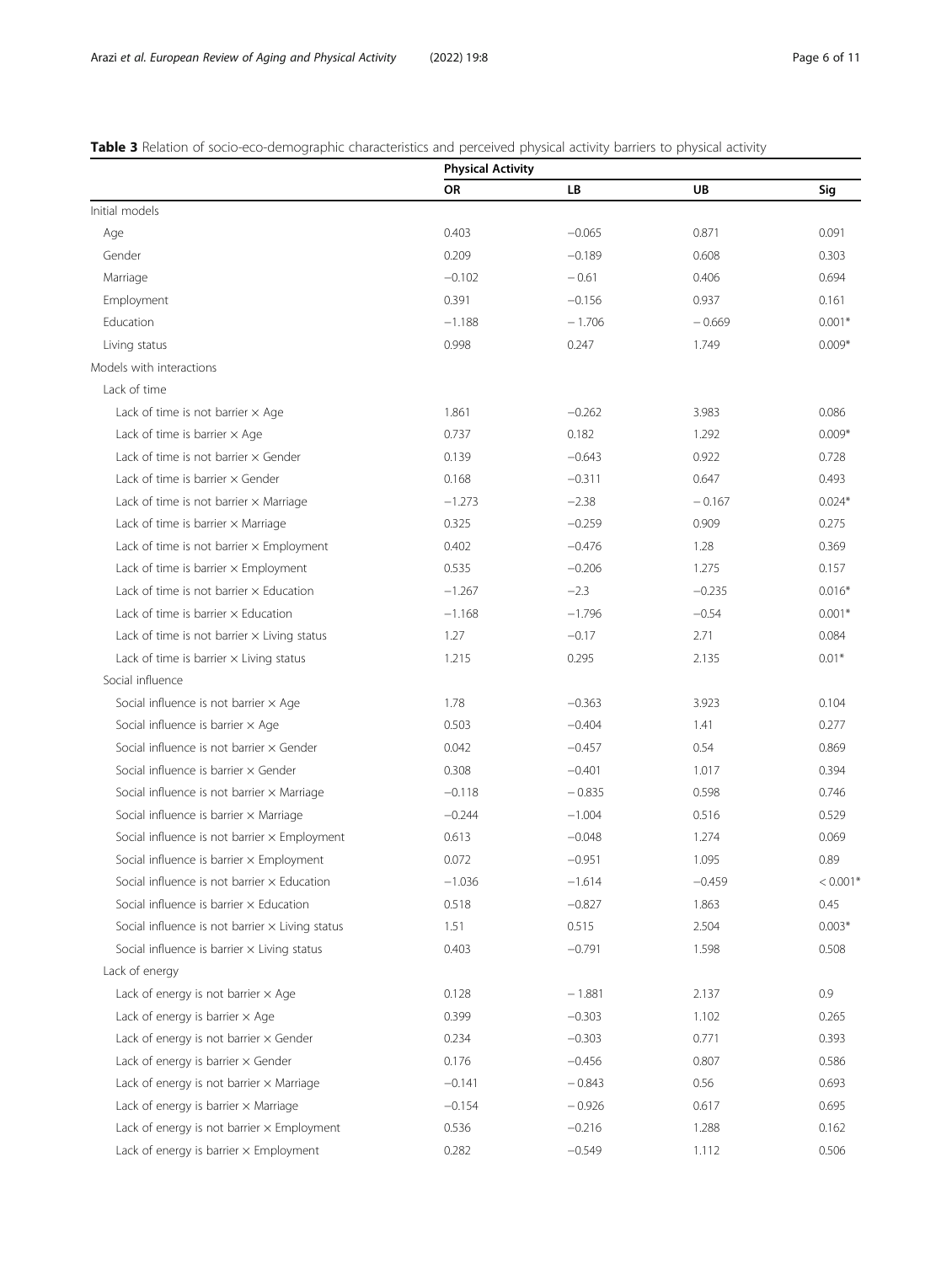Table 3 Relation of socio-eco-demographic characteristics and perceived physical activity barriers to physical activity (Continued)

|                                                         | <b>Physical Activity</b> |          |           |            |
|---------------------------------------------------------|--------------------------|----------|-----------|------------|
|                                                         | OR                       | LB       | <b>UB</b> | Sig        |
| Lack of energy is not barrier $\times$ Education        | $-1.478$                 | $-2.136$ | $-0.82$   | $< 0.001*$ |
| Lack of energy is barrier $\times$ Education            | $-0.292$                 | $-1.172$ | 0.588     | 0.516      |
| Lack of energy is not barrier $\times$ Living status    | 2.33                     | 1.105    | 3.554     | $< 0.001*$ |
| Lack of energy is barrier $\times$ Living status        | $-0.006$                 | $-1.004$ | 0.991     | 0.99       |
| Lack of willpower                                       |                          |          |           |            |
| Lack of willpower is not barrier $\times$ Age           | $-0.448$                 | $-2.398$ | 1.502     | 0.653      |
| Lack of willpower is barrier $\times$ Age               | 0.474                    | $-0.192$ | 1.14      | 0.163      |
| Lack of willpower is not barrier $\times$ Gender        | $-0.117$                 | $-0.683$ | 0.45      | 0.687      |
| Lack of willpower is barrier $\times$ Gender            | 0.287                    | $-0.316$ | 0.891     | 0.35       |
| Lack of willpower is not barrier $\times$ Marriage      | 0.177                    | $-0.638$ | 0.992     | 0.67       |
| Lack of willpower is barrier $\times$ Marriage          | $-0.414$                 | $-1.091$ | 0.263     | 0.23       |
| Lack of willpower is not barrier $\times$ Employment    | 1.231                    | 0.418    | 2.044     | $0.003*$   |
| Lack of willpower is barrier $\times$ Employment        | 0.036                    | $-0.739$ | 0.812     | 0.927      |
| Lack of willpower is not barrier $\times$ Education     | $-1.153$                 | $-1.808$ | $-0.497$  | $0.001*$   |
| Lack of willpower is barrier $\times$ Education         | $-0.338$                 | $-1.242$ | 0.567     | 0.464      |
| Lack of willpower is not barrier $\times$ Living status | 2.36                     | 1.215    | 3.505     | $< 0.001*$ |
| Lack of willpower is barrier $\times$ Living status     | 0.062                    | $-0.998$ | 1.121     | 0.909      |
| Fear of injury                                          |                          |          |           |            |
| Fear of injury is not barrier $\times$ Age              | $-0.677$                 | $-2.703$ | 1.349     | 0.513      |
| Fear of injury is barrier $\times$ Age                  | 0.802                    | 0.136    | 1.467     | $0.018*$   |
| Fear of injury is not barrier $\times$ Gender           | $-0.219$                 | $-0.769$ | 0.332     | 0.436      |
| Fear of injury is barrier $\times$ Gender               | 0.652                    | 0.019    | 1.285     | $0.043*$   |
| Fear of injury is not barrier $\times$ Marriage         | $-0.01$                  | $-0.757$ | 0.737     | 0.979      |
| Fear of injury is barrier $\times$ Marriage             | $-0.3$                   | $-1.029$ | 0.43      | 0.421      |
| Fear of injury is not barrier $\times$ Employment       | 0.686                    | 0.013    | 1.359     | $0.046*$   |
| Fear of injury is barrier $\times$ Employment           | $-0.51$                  | $-1.539$ | 0.519     | 0.331      |
| Fear of injury is not barrier $\times$ Education        | $-1.199$                 | $-1.835$ | $-0.563$  | $< 0.001*$ |
| Fear of injury is barrier $\times$ Education            | $-0.788$                 | $-1.763$ | 0.186     | 0.113      |
| Fear of injury is not barrier $\times$ Living status    | 2.699                    | 1.422    | 3.975     | $< 0.001*$ |
| Fear of injury is barrier $\times$ Living status        | $-0.009$                 | $-0.998$ | 0.98      | 0.986      |
| Lack of skill                                           |                          |          |           |            |
| Lack of skill is not barrier $\times$ Age               | $-0.067$                 | $-2.151$ | 2.017     | 0.95       |
| Lack of skill is barrier $\times$ Age                   | 0.823                    | 0.11     | 1.537     | $0.024*$   |
| Lack of skill is not barrier $\times$ Gender            | $-0.123$                 | $-0.66$  | 0.414     | 0.654      |
| Lack of skill is barrier $\times$ Gender                | 0.227                    | $-0.419$ | 0.873     | 0.491      |
| Lack of skill is not barrier $\times$ Marriage          | $-0.053$                 | $-0.824$ | 0.718     | 0.892      |
| Lack of skill is barrier $\times$ Marriage              | $-0.317$                 | $-1.019$ | 0.385     | 0.376      |
| Lack of skill is not barrier $\times$ Employment        | 0.827                    | 0.141    | 1.512     | $0.018*$   |
| Lack of skill is barrier $\times$ Employment            | $-0.192$                 | $-1.135$ | 0.751     | 0.69       |
| Lack of skill is not barrier $\times$ Education         | $-0.879$                 | $-1.481$ | $-0.277$  | $0.004*$   |
| Lack of skill is barrier $\times$ Education             | $-0.97$                  | $-2.207$ | 0.267     | 0.124      |
| Lack of skill is not barrier $\times$ Living status     | 1.859                    | 0.719    | 3         | $0.001*$   |
| Lack of skill is barrier $\times$ Living status         | 0.298                    | $-0.712$ | 1.307     | 0.563      |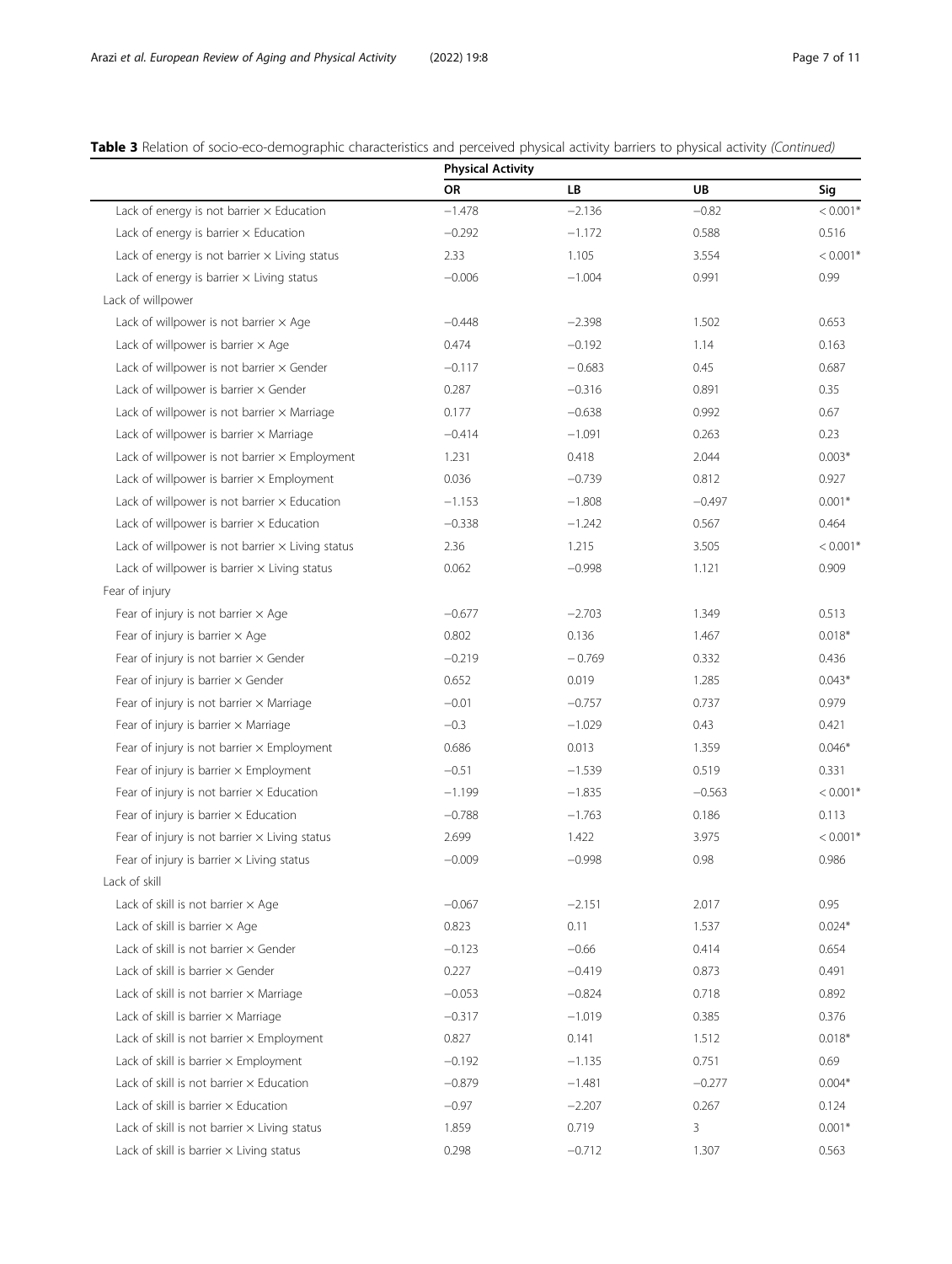|                                                         | <b>Physical Activity</b> |          |         |            |
|---------------------------------------------------------|--------------------------|----------|---------|------------|
|                                                         | <b>OR</b>                | LB.      | UB      | Sig        |
| Lack of resources                                       |                          |          |         |            |
| Lack of resources is not barrier $\times$ Age           | $-0.784$                 | $-3.565$ | 1.996   | 0.58       |
| Lack of resources is barrier $\times$ Age               | 0.394                    | $-0.983$ | 1.771   | 0.575      |
| Lack of resources is not barrier x Gender               | 0.104                    | $-0.333$ | 0.541   | 0.64       |
| Lack of resources is barrier x Gender                   | 0.801                    | $-0.363$ | 1.966   | 0.178      |
| Lack of resources is not barrier $\times$ Marriage      | $-0.074$                 | $-0.643$ | 0.495   | 0.798      |
| Lack of resources is barrier $\times$ Marriage          | $-0.601$                 | $-1.852$ | 0.65    | 0.346      |
| Lack of resources is not barrier $\times$ Employment    | 0.27                     | $-0.313$ | 0.852   | 0.364      |
| Lack of resources is barrier $\times$ Employment        | 1.897                    | 0.009    | 3.784   | $0.049*$   |
| Lack of resources is not barrier x Education            | $-1.067$                 | $-1.625$ | $-0.51$ | $< 0.001*$ |
| Lack of resources is barrier x Education                | $-1.606$                 | $-3.23$  | 0.019   | 0.053      |
| Lack of resources is not barrier $\times$ Living status | 1.238                    | 0.424    | 2.052   | $0.003*$   |
| Lack of resources is barrier $\times$ Living status     | $-0.237$                 | $-2.359$ | 1.884   | 0.826      |

Table 3 Relation of socio-eco-demographic characteristics and perceived physical activity barriers to physical activity (Continued)

Reference categories are as follows: late old age for age; female for gender; single (or divorced or widow) for marriage; retired or unemployed for employment; college education and higher for education attainment; and living with others for living status. OR, LB, and UB refer to odds ratios, lower bound, and upper bound (lower and upper bounds of 95% confidence interval), respectively. \* significant effect/interactive effect for physical activity outcome

receives an especial attention [[39\]](#page-10-0). Also, "lack of skill" moderated the effect of age for PA and when it is perceived as a barrier, older adults would demonstrate lower PA participation. This evidence together with previously mentioned findings in comparison of age classifications necessitate the implementation of PA policies and priorities specifically established for older adults, considering their fears, needs, and preferences.

Although no significant effect of gender for PA outcome was found, there was a moderation by "fear of injury" and when it is thought to be a potential barrier, women would participate in PA less than their male counterparts. This finding is consistent with the results of Gobbi et al. (2012) among Brazilian older adults, reporting the "fear of falling and being hurt" as the most important barrier among women [[40](#page-10-0)]. Similarly, through a research on Icelandic population, low self-efficacy and fear of falling have been shown to be significant limiting factors for many older women and suppressed their PA participation [[41\]](#page-10-0). Gobbi et al. (2012) also explained that women reported significantly more barriers than men in all 60–69, 70–79, and  $\geq 80$  year age groups, even though it was marginally significant among the last two categories [\[40](#page-10-0)]. Therefore, the evidence on older adults from different geographical locations and cultures shows that women commonly face further perceived limiting factors when compared to men and fear of injury/falling is amongst the most significant barriers.

Previous research supports the benefits of marriage on health and the correlation between being married and health-related behaviors, and shows that spousal concordance in health behaviors extends into later life [\[14](#page-9-0)]. However, the evidence on PA remains to be inconsistent. The majority of studies indicated that marriage is inversely correlated with PA [[7](#page-9-0)]. On the other hand, one study opposes these findings by showing that getting married is positively associated with PA [\[42](#page-10-0)]. So, this lack of agreement is likely to be moderated by other factors than age and gender. In the present research, "lack of time" was the single moderator for PA outcomes and among those perceived that "lack of time" is not a PA barrier for them, higher PA levels were shown by singles. Therefore, we are still unable to draw conclusions on this moderation and further research needs to be elucidated.

The effect of employment for the PA outcomes was moderated by four subscales of BBAQ. Among those reported that "lack of willpower", "fear of injury", and "lack of skill" are not PA barriers, employed older adults reported greater PA participation. Similar results were seen when "lack of resources" was a barrier. The results of the present study on the moderation of perceived PA barriers on the effect of employment for PA outcomes appears to be controversial and we are not able to draw any solid conclusion on. One possible explanation, especially for "lack of resources", would be the few numbers of employed participants at the age of 60 and over, as seen in the present study (by only  $\sim$  15%). In this regard, Sawchuk et al. (2011) examined the reliability of BBAQ among older adults. They reported Cronbach's alpha as 0.87 for total scale. Nevertheless, it was shown to be 0.45 for "lack of resources" [\[43\]](#page-10-0). So, this would have affected the results. Altogether, there seem to be moderation effects by perceived PA barriers on PA.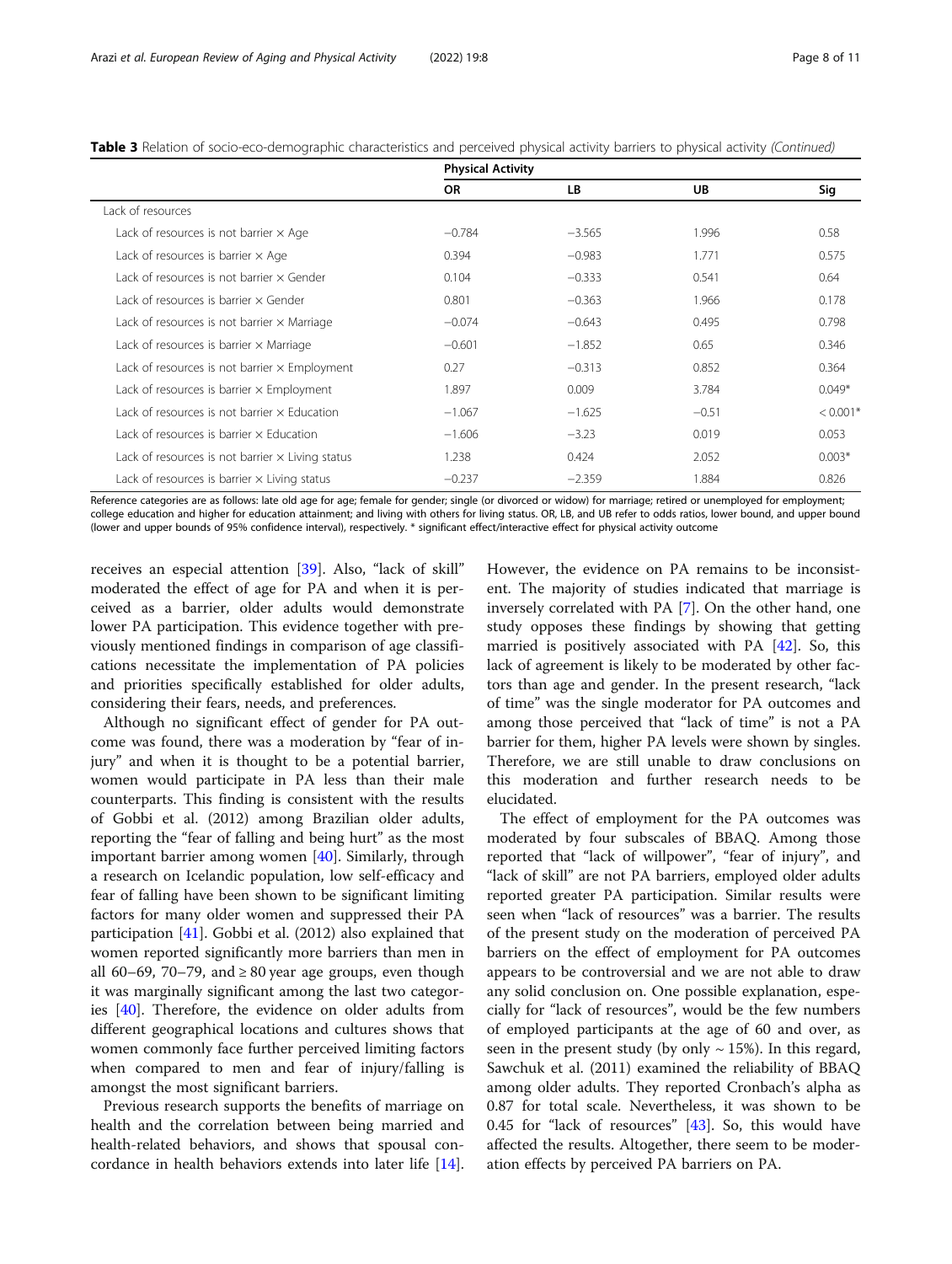Regarding education attainment and living status, there was moderation by each of the BBAQ subscales, generally being consistent with the main effects of the education and living status. The effect of education for PA involvement would be explained through several assumptions. First, more educated participants would have further knowledge on the advantages of PA. Second, this people may represent better socioeconomic status, and then, better access to resources for being physically active. Lastly, more educated people may be exposed to more PA programs through educational system [[3\]](#page-9-0). That could be the case for those living in their own private houses and these individuals may represent a higher socioeconomic stratum. Besides, they would generally possess a better physical health compared to those living in other places including nursing homes, which in turn, could significantly affect older adults' participation in PA programs.

The present research had several strengths and limitations. First, this is the first study to investigate the moderation of perceived barriers of PA on the correlation between SED characteristics and PA in older population. Besides, we took barriers from various domains using a validated questionnaire on PA of older adults. Therefore, this multifaceted approach helps us better understand the perceived PA barriers among older adults and the moderation they might have on the effect of SED characteristics for PA participation. As the limitations, due to funding restrictions, it was not possible to include larger population and we collected data only from the minimum sample size suggested by previous studies. While, a bigger sample size commonly results in more confident findings. Another limitation was the lack of calculation of the inter-reliability of the examiners.

Additionally, as a result of low response fraction, we were unable to report income which is of the most important factors in studies on SED characteristics and this could have unraveled further on the effects and relationships investigated in this study. Lastly, we did not account for the possible consequences of running multiple comparisons. To avoid rejection of null hypothesis too readily, adjustments for multiple comparisons are recommended. These adjustments, such as alpha error corrections, reduce Type I error for null associations but they elevate Type II error, as an overconservative approach is considered and in these cases true relationships might be rejected. As we cannot argue that the first explanation for the significant relationships found in the present study is "chance" and we followed a theoretical framework for our hypotheses, correction of alpha is not desirable [[44\]](#page-10-0). However, due to possibility of Type I error inflation in multiple comparisons, especially regarding moderation effects, further studies need to be conducted to draw solid conclusions.

# Conclusion

In conclusion, our results confirmed the positive association of education and PA involvement showed by a great majority of previous studies. Even though our findings demonstrated a positive correlation between living in private house and PA participation, further studies seem to be needed to reach a consensus. Also, novel evidence showed that there are moderations by perceived PA barriers for the effect of almost all SED characteristics on PA participation among which the "fear of injury" for older and female participants, and the "lack of resources" for unemployed/retired individuals were more evident and meaningful.

Our findings suggest that older adults' perspectives and perception remain central to discussions on the design of PA programs. Therefore, before making decisions and policies on the PA of older population, it is hugely needed to consider potential obstacles for participation in PA programs perceived by older adults, together with raising awareness regarding health benefits of taking part in recommended physical activities and minimizing the risk of physical inactivity, and how to minimize the risks of injury during PA.

### Acknowledgments

The authors would like to thank all participants of the study.

#### Authors' contributions

HA and MI contributed to the conception and design of study; MI and HK took part in data acquisition, analysis and interpretation; drafting and revising the manuscript were accomplished by all the authors. The authors read and approved the final manuscript.

#### Authors' information

Department of Exercise Physiology, Faculty of Sport Sciences, University of Guilan, Rasht, Iran.

### Funding

The study was supported by a grant from General Directorate of Sports and Youth Affairs of Guilan Province, Centre for Strategic Studies and Researches, Iran's Ministry of Sports and Youth Affairs, funder approval no. 220/120/ 22934.

# Availability of data and materials

The dataset of the study is available from the corresponding author upon reasonable request.

### Declarations

#### Ethics approval and consent to participate

The study procedures were approved by the Institutional Review Committee of the University of Guilan. Participants gave written informed consent.

#### Consent for publication

All authors have reviewed the manuscript and consent to the submitted version.

#### Competing interests

The authors of the present study declare that there is no conflict of interest to report.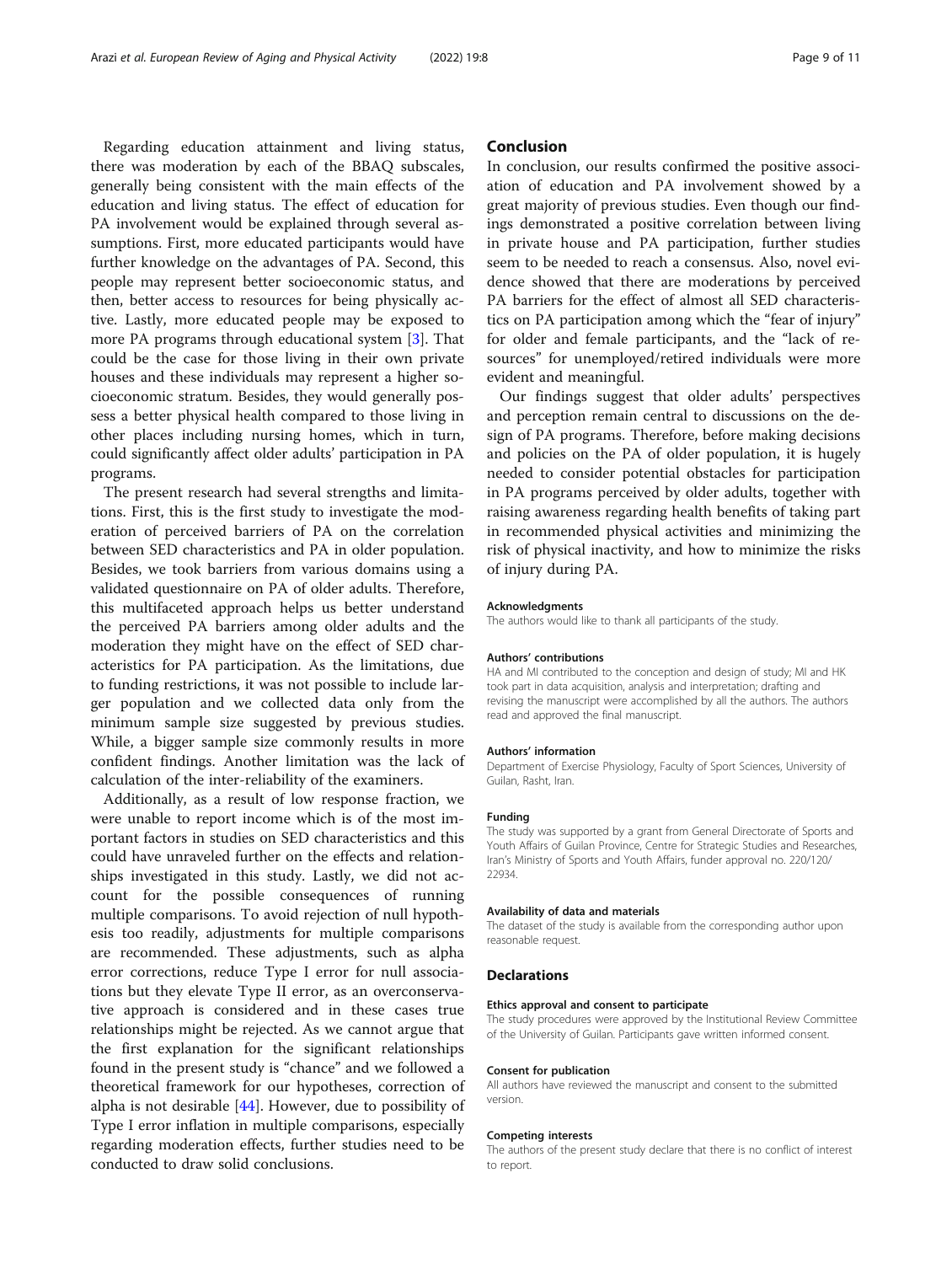## <span id="page-9-0"></span>Received: 23 September 2021 Accepted: 16 March 2022 Published online: 29 March 2022

- References
- 1. Mazzeo R, Cavanagh P, Evans W, Fiatarone M, Hagberg J, McAuley E, et al. Exercise and physical activity for older adults: American College of Sports Medicine position stand. Med Sci Sports Exerc. 1998;30(6):992–1008.
- 2. Commonwealth Department of Health and Family Services. Developing an Active Australia: A framework for action for physical activity and health. Canberra: Commonwealth Government of Australia; 1998.
- 3. Haley C, Andel R. Correlates of physical activity participation in communitydwelling older adults. J Aging Phys Act. 2010;18(4):375–89. [https://doi.org/1](https://doi.org/10.1123/japa.18.4.375) [0.1123/japa.18.4.375](https://doi.org/10.1123/japa.18.4.375).
- 4. Lohne-Seiler H, Hansen BH, Kolle E, Anderssen SA. Accelerometerdetermined physical activity and self-reported health in a population of older adults (65–85 years): a cross-sectional study. BMC Public Health. 2014; 14(1):284. <https://doi.org/10.1186/1471-2458-14-284>.
- 5. Biernat E, Tomaszewski P. Socio-demographic and leisure activity determinants of physical activity of working Warsaw residents aged 60 to 69 years. J Hum Kinet. 2011;30(1):173–81. [https://doi.org/10.2478/v10078-](https://doi.org/10.2478/v10078-011-0085-y) [011-0085-y.](https://doi.org/10.2478/v10078-011-0085-y)
- 6. Bauman AE, Reis RS, Sallis JF, Wells JC, Loos RJ, Martin BW, et al. Correlates of physical activity: why are some people physically active and others not? Lancet. 2012;380(9838):258–71. [https://doi.org/10.1016/S0140-6736\(12\)6073](https://doi.org/10.1016/S0140-6736(12)60735-1) [5-1.](https://doi.org/10.1016/S0140-6736(12)60735-1)
- 7. Trost SG, Owen N, Bauman AE, Sallis JF, Brown W. Correlates of adults' participation in physical activity: review and update. Med Sci Sports Exerc. 2002;34(12):1996–2001. [https://doi.org/10.1097/00005768-200212000-00020.](https://doi.org/10.1097/00005768-200212000-00020)
- Stamatakis E, Grunseit AC, Coombs N, Ding D, Chau JY, Phongsavan P, et al. Associations between socio-economic position and sedentary behaviour in a large population sample of Australian middle and older-aged adults: the social, economic, and environmental factor (SEEF) study. Prev Med. 2014;63: 72–80. <https://doi.org/10.1016/j.ypmed.2014.03.009>.
- 9. Mitáš J, Cerin E, Reis RS, Conway TL, Cain KL, Adams MA, et al. Do associations of sex, age and education with transport and leisure-time physical activity differ across 17 cities in 12 countries? Int J Behav Nutr Phys Act. 2019;16(1):121. <https://doi.org/10.1186/s12966-019-0894-2>.
- 10. van Stralen MM, De Vries H, Mudde AN, Bolman C, Lechner L. Determinants of initiation and maintenance of physical activity among older adults: a literature review. Health Psychol Rev. 2009;3(2):147–207. [https://doi.org/10.1](https://doi.org/10.1080/17437190903229462) [080/17437190903229462](https://doi.org/10.1080/17437190903229462).
- 11. Smith L, Gardner B, Fisher A, Hamer M. Patterns and correlates of physical activity behaviour over 10 years in older adults: prospective analyses from the English longitudinal study of ageing. BMJ Open. 2015;5(4):e007423. <https://doi.org/10.1136/bmjopen-2014-007423>.
- 12. Milanović Z, Pantelić S, Trajković N, Sporiš G, Kostić R, James N. Age-related decrease in physical activity and functional fitness among elderly men and women. Clin Interv Aging. 2013;8:549. [https://doi.org/10.2147/CIA.S44112.](https://doi.org/10.2147/CIA.S44112)
- 13. King AC, Kiernan M, Ahn DK, Wilcox S. The effects of marital transitions on changes in physical activity: results from a 10-year community study. Ann Behav Med. 1998;20(2):64–9. [https://doi.org/10.1007/BF02884450.](https://doi.org/10.1007/BF02884450)
- 14. Li K-K, Cardinal BJ, Acock AC. Concordance of physical activity trajectories among middle-aged and older married couples: impact of diseases and functional difficulties. J Gerontol B Psychol Sci Soc Sci. 2013;68(5):794–806. <https://doi.org/10.1093/geronb/gbt068>.
- 15. Barnett I, van Sluijs EM, Ogilvie D. Physical activity and transitioning to retirement: a systematic review. Am J Prev Med. 2012;43(3):329–36. [https://](https://doi.org/10.1016/j.amepre.2012.05.026) [doi.org/10.1016/j.amepre.2012.05.026.](https://doi.org/10.1016/j.amepre.2012.05.026)
- 16. Ball K, Timperio A, Salmon J, Giles-Corti B, Roberts R, Crawford D. Personal, social and environmental determinants of educational inequalities in walking: a multilevel study. J Epidemiol Community Health. 2007;61(2):108– 14. <https://doi.org/10.1136/jech.2006.048520>.
- 17. Cerin E, Leslie E. How socio-economic status contributes to participation in leisure-time physical activity. Soc Sci Med. 2008;66(12):2596–609. [https://doi.](https://doi.org/10.1016/j.socscimed.2008.02.012) [org/10.1016/j.socscimed.2008.02.012.](https://doi.org/10.1016/j.socscimed.2008.02.012)
- 18. Kamphuis C, Van Lenthe FJ, Giskes K, Huisman M, Brug J, Mackenbach JP. Socioeconomic differences in lack of recreational walking among older adults: the role of neighbourhood and individual factors. Int J Behav Nutr Phys Act. 2009;6(1):1–11. [https://doi.org/10.1186/1479-5868-6-1.](https://doi.org/10.1186/1479-5868-6-1)
- 19. Champion VL. Skinner CS. The health belief model. In Glanz K, Rimer BK, Viswanath K. (eds), Health Behavior and Health Education: Theory, Research, and Practice. San Francisco: Jossey-Bass; 2008. p. 45–65.
- 20. Chao D, Foy CG, Farmer D. Exercise adherence among older adults: challenges and strategies. Control Clin Trials. 2000;21(5):S212–S7. [https://doi.](https://doi.org/10.1016/S0197-2456(00)00081-7) [org/10.1016/S0197-2456\(00\)00081-7.](https://doi.org/10.1016/S0197-2456(00)00081-7)
- 21. Schutzer KA, Graves BS. Barriers and motivations to exercise in older adults. Prev Med. 2004;39(5):1056–61. [https://doi.org/10.1016/j.ypmed.2004.04.003.](https://doi.org/10.1016/j.ypmed.2004.04.003)
- 22. Bauman AE, Sallis JF, Dzewaltowski DA, Owen N. Toward a better understanding of the influences on physical activity: the role of determinants, correlates, causal variables, mediators, moderators, and confounders. Am J Prev Med. 2002;23(2):5–14. [https://doi.org/10.1016/S074](https://doi.org/10.1016/S0749-3797(02)00469-5) [9-3797\(02\)00469-5.](https://doi.org/10.1016/S0749-3797(02)00469-5)
- 23. van Stralen MM, Lechner L, Mudde AN, de Vries H, Bolman C. Determinants of awareness, initiation and maintenance of physical activity among the over-fifties: a Delphi study. Health Educ Res. 2010;25(2):233–47. [https://doi.](https://doi.org/10.1093/her/cyn045) [org/10.1093/her/cyn045.](https://doi.org/10.1093/her/cyn045)
- 24. Topolski TD, LoGerfo J, Patrick DL, Williams B, Walwick J, Patrick MMB. Peer reviewed: the Rapid Assessment of Physical Activity (RAPA) among older adults. Prev Chronic Dis. 2006;3(4):A118.
- 25. Khajavi D, Khanmohamadi R. Predicting depressive symptoms of the elderly according to physical activity level and demographic characteristics: examining the role of age and gender. J Motor Learn Movement. 2015;7(1): 87–103.
- 26. Centers for Disease Control and Prevention. Barriers to Being Physically Active Quiz. Available online: [https://www.cdc.gov/diabetes/ndep/pdfs/8](https://www.cdc.gov/diabetes/ndep/pdfs/8-road-to-health-barriers-quiz-508.pdf) [road-to-health-barriers-quiz-508.pdf](https://www.cdc.gov/diabetes/ndep/pdfs/8-road-to-health-barriers-quiz-508.pdf). Accessed Aug 2018.
- 27. Liu X. Ordinal regression analysis: fitting the proportional odds model using Stata, SAS and SPSS. J Mod Appl Stat Methods. 2009;8(2):30–642. [https://doi.](https://doi.org/10.22237/jmasm/1257035340) [org/10.22237/jmasm/1257035340.](https://doi.org/10.22237/jmasm/1257035340)
- 28. Garber CE, Blissmer B, Deschenes MR, Franklin BA, Lamonte MJ, Lee I-M, et al. Quantity and quality of exercise for developing and maintaining cardiorespiratory, musculoskeletal, and neuromotor fitness in apparently healthy adults: Guidance for prescribing exercise. Special communications: Position stand. Med Sci Sports Exerc. 2011;43(7):1334–1359. [https://doi.org/1](https://doi.org/10.1249/MSS.0b013e318213fefb) [0.1249/MSS.0b013e318213fefb.](https://doi.org/10.1249/MSS.0b013e318213fefb)
- 29. Eshaghi SR, Shahsanai A, Ardakani MM. Assessment of the Physical Activity of Elderly Population of Isfahan, Iran. J Isfahan Med Sch. 2011;29(147):939–46.
- 30. Vancampfort D, Koyanagi A, Ward PB, Rosenbaum S, Schuch FB, Mugisha J, et al. Chronic physical conditions, multimorbidity and physical activity across 46 low-and middle-income countries. Int J Behav Nutr Phys Act. 2017;14(1):6. [https://doi.org/10.1186/s12966-017-0463-5.](https://doi.org/10.1186/s12966-017-0463-5)
- 31. Resnick B, Palmer MH, Jenkins LS, Spellbring AM. Path analysis of efficacy expectations and exercise behaviour in older adults. J Adv Nurs. 2000;31(6): 1309–15. [https://doi.org/10.1046/j.1365-2648.2000.01463.x.](https://doi.org/10.1046/j.1365-2648.2000.01463.x)
- 32. Janke M, Davey A, Kleiber D. Modeling change in older adults' leisure activities. Leis Sci. 2006;28(3):285–303. [https://doi.org/10.1080/014904](https://doi.org/10.1080/01490400600598145) [00600598145](https://doi.org/10.1080/01490400600598145).
- 33. Droomers M, Schrijvers CTM, Mackenbach J. Educational level and decreases in leisure time physical activity: predictors from the longitudinal GLOBE study. J Epidemiol Community Health. 2001;55(8):562–8. [https://doi.org/1](https://doi.org/10.1136/jech.55.8.562) [0.1136/jech.55.8.562](https://doi.org/10.1136/jech.55.8.562).
- 34. Mouton CP, Calmbach WL, Dhanda R, Espino DV, Hazuda H. Barriers and benefits to leisure-time physical activity among older Mexican Americans. Arch Fam Med. 2000;9(9):892–7. [https://doi.org/10.1001/archfami.9.9.892.](https://doi.org/10.1001/archfami.9.9.892)
- 35. Weiss DR, O'Loughlin JL, Platt RW, Paradis G. Five-year predictors of physical activity decline among adults in low-income communities: a prospective study. Int J Behav Nutr Phys Act. 2007;4(1):2. [https://doi.org/10.1186/1479-](https://doi.org/10.1186/1479-5868-4-2) [5868-4-2](https://doi.org/10.1186/1479-5868-4-2).
- 36. Dawson J, Hillsdon M, Boller I, Foster C. Perceived barriers to walking in the neighbourhood environment and change in physical activity levels over 12 months. Br J Sports Med. 2007;41(9):562–8. [https://doi.org/10.1136/bjsm.2](https://doi.org/10.1136/bjsm.2006.033340) [006.033340.](https://doi.org/10.1136/bjsm.2006.033340)
- 37. Jeong S, Il Cho S. Effects of living alone versus with others and of housemate type on smoking, drinking, dietary habits, and physical activity among elderly people. Epidemiol Health. 2017;39(34):1–7.
- 38. Mathews AE, Laditka SB, Laditka JN, Wilcox S, Corwin SJ, Liu R, et al. Older adults' perceived physical activity enablers and barriers: a multicultural perspective. J Aging Phys Act. 2010;18(2):119–40. [https://doi.org/10.1123/ja](https://doi.org/10.1123/japa.18.2.119) [pa.18.2.119.](https://doi.org/10.1123/japa.18.2.119)